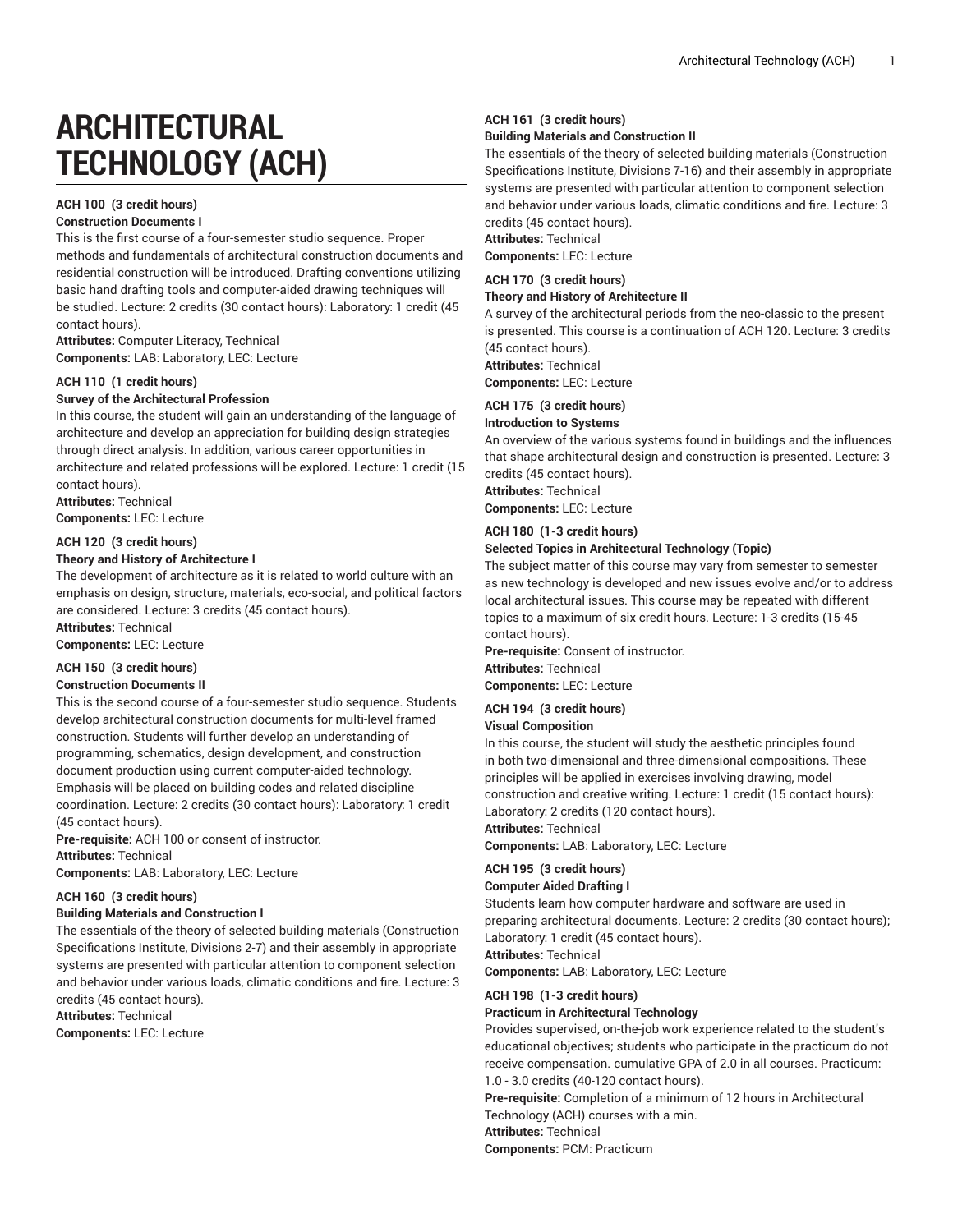#### **ACH 200 (3 credit hours)**

#### **Construction Documents III**

This is the third course of a four-semester studio sequence. Students study the methods by which commercial buildings are designed and constructed. Basic skills are developed relating to the implementation of determinants in this process such as program analysis, applicable codes, construction methods and materials as well as computer applications. Through the completion of a series of structured projects including the preparation of a set of architectural construction documents for

a medium-sized building, students apply the knowledge necessary to achieve these goals. Lecture: 2 credits (30 contact hours): Laboratory: 1 credit (45 contact hours).

**Pre-requisite:** ACH 150 and ACH 185/ACH 195 or consent of instructor. **Attributes:** Technical

**Components:** LAB: Laboratory, LEC: Lecture

#### **ACH 225 (3 credit hours) Structures**

Students study structural materials and systems including the design of simple structural components. Lecture: 3 credits (45 contact hours). **Pre-requisite:** ACH 175 and MAH 125, or consent of instructor.

**Attributes:** Technical

**Components:** LEC: Lecture

#### **ACH 250 (3 credit hours) Construction Documents IV**

#### This is the fourth course of a four-semester studio sequence. Students prepare a set of advanced construction documents using current computer-aided drafting techniques. Emphasis will be placed on design principles and site development for a commercial construction project. Lecture: 2 credits (30 contact hours): Laboratory: 1 credit (45 contact hours).

**Pre-requisite:** ACH 200 or consent of instructor. **Attributes:** Technical

**Components:** LAB: Laboratory, LEC: Lecture

#### **ACH 260 (3 credit hours)**

#### **Office Practice**

This course is intended to serve as a capstone course in the Architectural Technology program. Emphasis is placed on preparing students for the workplace by focusing on the professional, legal, and business aspects of the architectural and construction industries. Case studies are reviewed and projects are prepared by students with the goal of introducing them to a broader set of circumstances that affect how decisions are made in the practice of architecture. Lecture: 3 credits (45 contact hours). **Pre-requisite:** ACH 110 and ACH 200 or equivalent.

**Attributes:** Technical **Components:** LEC: Lecture

# **ACH 275 (3 credit hours)**

**Mechanical and Electrical Systems**

Students engage in a qualitative and quantitative study of environmental control systems used in buildings. Lecture: 3 credits (45 contact hours). **Pre-requisite:** ACH 175 and MAT 125, or consent of instructor.

**Attributes:** Technical

**Components:** LEC: Lecture

#### **ACH 280 (2 credit hours) Revit/Building Information Modeling**

Introduces Building Information Modeling (BIM) using Autodesk Revit or other similar and related software, methods and processes. Provides students with skills to produce and present residential and commercial design models, construction documents, and to extract information and data from the model. Incorporates investigations into issues related to sustainable design and the integration of other software for related analysis. Lecture/Lab: 2.0 credits (45 contact hours). **Pre-requisite:** ACH 195, or consent of instructor.

**Attributes:** Technical

**Components:** LAI: Integrated Laboratory, LEI: Integrated Lecture

# **ACH 290 (3 credit hours)**

#### **Building Codes I**

Students will analyze the content and format of current building codes. The necessity for building codes, problems in interpretation and application as well as legal aspects will be discussed. The main objective is to familiarize students with the basic provisions and procedures associated with building code administration. Lecture: 3 credits (45 contact hours).

**Pre-requisite:** ACH 150 and ACH 160, or consent of instructor. **Attributes:** Technical

**Components:** LEC: Lecture

#### **ACH 291 (3 credit hours)**

#### **Construction Management**

Students examine the principles and current practices of construction management with emphasis on project organization, scheduling and cost control. Lecture: 3.0 credits (45 contact hours).

**Pre-requisite:** ACH 150, ACH 160 and ACH 161, or consent of instructor. **Attributes:** Technical

**Components:** LEC: Lecture

#### **ACH 292 (3 credit hours)**

#### **Building Codes II**

This course will be continuation of ACH 290, Building Codes I, with a more in-depth study of current building codes. Lecture: 3 credits (45 contact hours).

**Pre-requisite:** ACH 290 or consent of instructor.

**Attributes:** Technical **Components:** LEC: Lecture

# **ACH 293 (3 credit hours)**

### **Presentation Techniques**

Students will explore a variety of presentation and rendering techniques used in the architectural profession. Design skills and the understanding of spatial relationships will be further developed. Lecture: 2 credits (30 contact hours); Laboratory: 1 credit (45 contact hours).

**Pre-requisite:** ACH 100 or consent of instructor.

**Attributes:** Technical

**Components:** LAB: Laboratory, LEC: Lecture

# **ACH 294 (3 credit hours)**

#### **Specification Writing**

This course provides an in-depth study of the importance of specifications in the design and construction process. Students will engage in research, evaluate the quality of building materials, study the methods of writing specifications, and gain exposure to industry-standard software in preparing a variety of specifications. Lecture: 3 credits (45 contact hours).

**Pre-requisite:** ACH 150, ACH 160, ACH 161, or consent of instructor. **Attributes:** Technical

**Components:** LEC: Lecture